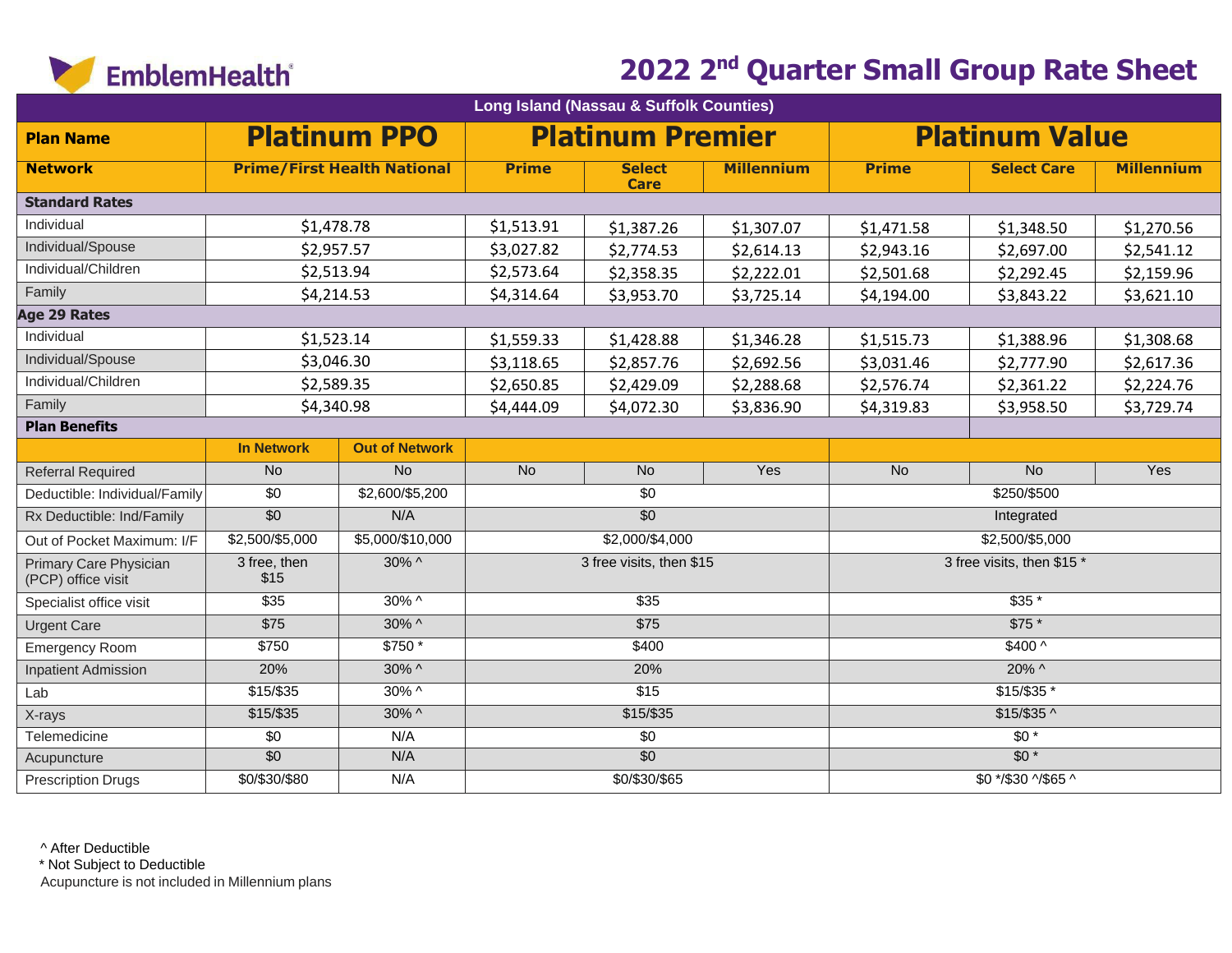

| Long Island (Nassau & Suffolk Counties)         |              |                     |                   |                     |                    |                   |  |  |
|-------------------------------------------------|--------------|---------------------|-------------------|---------------------|--------------------|-------------------|--|--|
| <b>Plan Name</b>                                |              | <b>Gold Premier</b> |                   | <b>Gold Value</b>   |                    |                   |  |  |
| <b>Network</b>                                  | <b>Prime</b> | <b>Select Care</b>  | <b>Millennium</b> | <b>Prime</b>        | <b>Select Care</b> | <b>Millennium</b> |  |  |
| <b>Standard Rates</b>                           |              |                     |                   |                     |                    |                   |  |  |
| Individual                                      | \$1,224.92   | \$1,129.34          | \$1,064.17        | \$1,126.89          | \$1,066.90         | \$1,005.36        |  |  |
| Individual/Spouse                               | \$2,449.84   | \$2,258.68          | \$2,128.34        | \$2,253.78          | \$2,133.79         | \$2,010.72        |  |  |
| Individual/Children                             | \$2,082.37   | \$1,919.88          | \$1,809.08        | \$1,915.71          | \$1,813.72         | \$1,709.11        |  |  |
| Family                                          | \$3,491.02   | \$3,218.63          | \$3,032.88        | \$3,211.64          | \$3,040.65         | \$2,865.28        |  |  |
| Age 29 Rates                                    |              |                     |                   |                     |                    |                   |  |  |
| Individual                                      | \$1,261.67   | \$1,163.22          | \$1,096.10        | \$1,160.70          | \$1,098.91         | \$1,035.52        |  |  |
| Individual/Spouse                               | \$2,523.34   | \$2,326.44          | \$2,192.19        | \$2,321.39          | \$2,197.81         | \$2,071.04        |  |  |
| Individual/Children                             | \$2,144.84   | \$1,977.48          | \$1,863.36        | \$1,973.19          | \$1,868.14         | \$1,760.38        |  |  |
| Family                                          | \$3,595.75   | \$3,315.17          | \$3,123.88        | \$3,307.98          | \$3,131.88         | \$2,951.24        |  |  |
| <b>Plan Benefits</b>                            |              |                     |                   |                     |                    |                   |  |  |
|                                                 |              |                     |                   |                     |                    |                   |  |  |
| <b>Referral Required</b>                        | <b>No</b>    | $\overline{N}$      | Yes               | <b>No</b>           | N <sub>o</sub>     | Yes               |  |  |
| Deductible: Individual/Family                   |              | \$450/\$900         |                   |                     | \$2,500/\$5,000    |                   |  |  |
| Rx Deductible: Ind/Family                       |              | \$0                 |                   | Integrated          |                    |                   |  |  |
| Out of Pocket Maximum: I/F                      |              | \$6,000/\$12,000    |                   | \$7,000/\$14,000    |                    |                   |  |  |
| Primary Care Physician<br>(PCP)<br>office visit |              | 3 free, then \$25 * |                   | 3 free, then \$25 * |                    |                   |  |  |
| Specialist office visit                         |              | $$40*$              |                   | $$40*$              |                    |                   |  |  |
| <b>Urgent Care</b>                              |              | $$75*$              |                   | $$75*$              |                    |                   |  |  |
| <b>Emergency Room</b>                           |              | \$800 ^             |                   | \$800 ^             |                    |                   |  |  |
| <b>Inpatient Admission</b>                      |              | 30% ^               |                   | 30% ^               |                    |                   |  |  |
| Lab                                             |              | $$25/$40$ *         |                   | \$25/\$40 *         |                    |                   |  |  |
| X-rays                                          |              | $$25/$40^{\circ}$   |                   | $$25/\$40^{\circ}$  |                    |                   |  |  |
| Telemedicine                                    |              | $\overline{50*}$    |                   | $\overline{50*}$    |                    |                   |  |  |
| Acupuncture                                     |              | $\overline{50*}$    |                   | $\overline{50*}$    |                    |                   |  |  |
| <b>Prescription Drugs</b>                       |              | \$0/\$40/\$80       |                   | \$0 */\$40 ^/\$80 ^ |                    |                   |  |  |

^ After Deductible

\* Not Subject to Deductible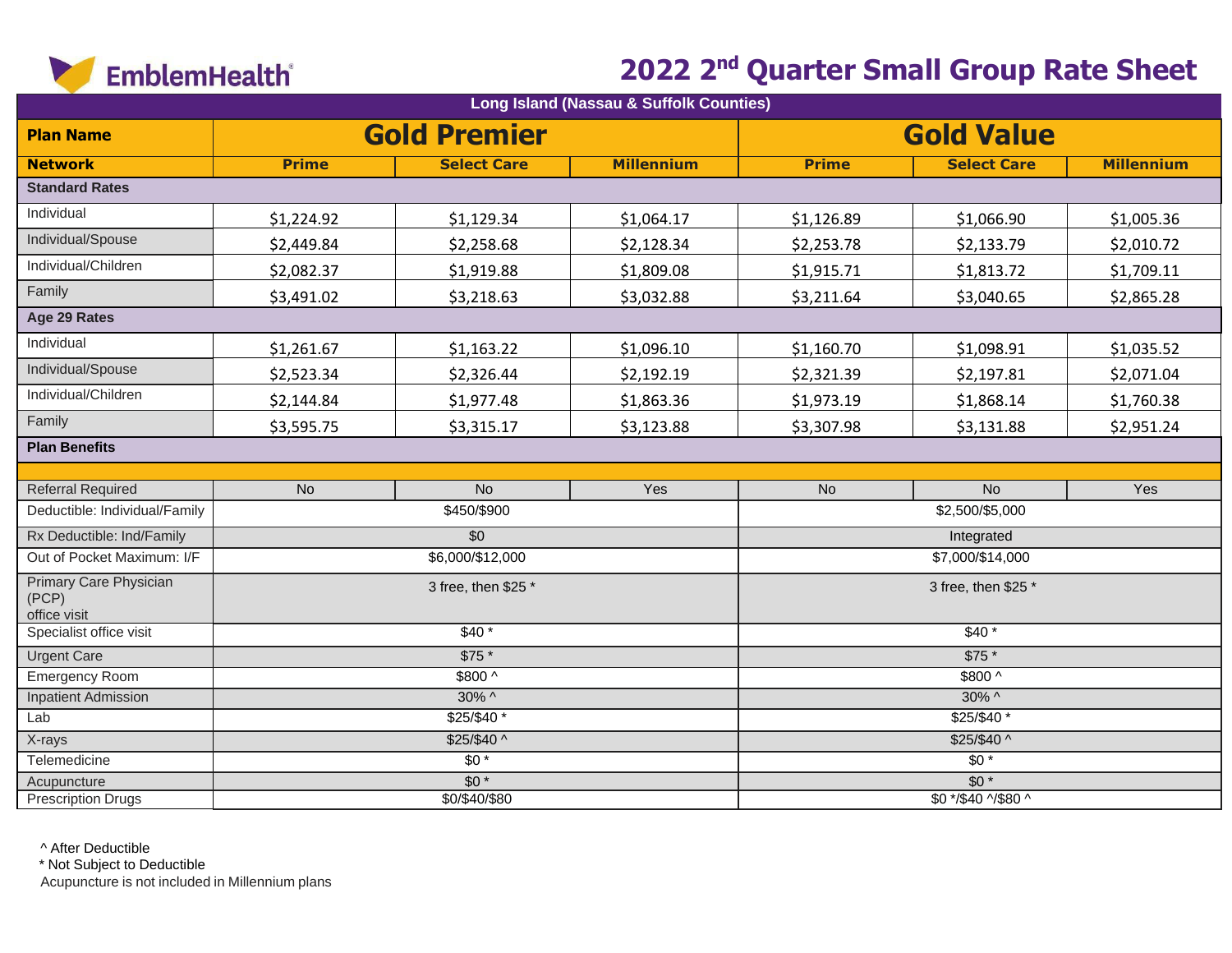

| Long Island (Nassau & Suffolk Counties)      |                                    |                       |                      |                                    |                           |                     |  |  |  |
|----------------------------------------------|------------------------------------|-----------------------|----------------------|------------------------------------|---------------------------|---------------------|--|--|--|
| <b>Plan Name</b>                             | <b>Gold PPO</b>                    |                       |                      | <b>Gold Virtual EPO-N</b>          | <b>Gold Virtual EPO-M</b> |                     |  |  |  |
| <b>Network</b>                               | <b>Prime/First Health National</b> |                       |                      | <b>Prime/First Health National</b> | <b>Millennium</b>         |                     |  |  |  |
| <b>Standard Rates</b>                        |                                    |                       |                      |                                    |                           |                     |  |  |  |
| Individual                                   |                                    | \$1,195.74            |                      | \$1,137.22                         | \$988.55                  |                     |  |  |  |
| Individual/Spouse                            |                                    | \$2,391.48            |                      | \$2,274.44                         | \$1,977.10                |                     |  |  |  |
| Individual/Children                          |                                    | \$2,032.76            |                      | \$1,933.28                         | \$1,680.54                |                     |  |  |  |
| Family                                       |                                    | \$3,407.86            |                      | \$3,241.08                         | \$2,817.37                |                     |  |  |  |
| Age 29 Rates                                 |                                    |                       |                      |                                    |                           |                     |  |  |  |
| Individual                                   |                                    | \$1,231.61            |                      | \$1,171.34                         | \$1,018.21                |                     |  |  |  |
| Individual/Spouse                            |                                    | \$2,463.22            |                      | \$2,342.67                         | \$2,036.42                |                     |  |  |  |
| Individual/Children                          | \$2,093.74                         |                       | \$1,991.26           |                                    | \$1,730.95                |                     |  |  |  |
| Family                                       |                                    | \$3,510.10            |                      | \$3,338.30                         | \$2,901.90                |                     |  |  |  |
| <b>Plan Benefits</b>                         |                                    |                       |                      |                                    |                           |                     |  |  |  |
|                                              | <b>In Network</b>                  | <b>Out of Network</b> | <b>Virtual Visit</b> | <b>Office Visit</b>                | <b>Virtual Visit</b>      | <b>Office Visit</b> |  |  |  |
| <b>Referral Required</b>                     | <b>No</b>                          | <b>No</b>             | <b>No</b>            | <b>No</b>                          | <b>No</b>                 | <b>No</b>           |  |  |  |
| Deductible: Individual/Family                | \$1,300/\$2,600                    | \$3,500/\$7,000       | \$0                  | \$500/\$1,000                      | \$0                       | \$1,700/\$3,400     |  |  |  |
| Rx Deductible: Ind/Family                    | \$0                                | N/A                   | N/A                  | N/A                                | N/A                       | N/A                 |  |  |  |
| Out of Pocket Maximum: I/F                   | \$5,500/\$11,000                   | \$7,500/\$15,000      | \$7,800/\$15,600     |                                    | \$8,200/\$16,400          |                     |  |  |  |
| Primary Care Physician (PCP)<br>office visit | 3 free, then \$25 *                | 40% ^                 | \$0                  | $$40*$                             | \$0                       | $$40*$              |  |  |  |
| Specialist office visit                      | $$40*$                             | 40% ^                 | N/A                  | \$60*                              | N/A                       | \$60 *              |  |  |  |
| <b>Urgent Care</b>                           | \$75 *                             | 40% ^                 | N/A                  | \$75 *                             | N/A                       | \$75 *              |  |  |  |
| Emergency Room                               | $$1,000 \wedge$                    | $$1,000^{\circ}$$     | N/A                  | 40% ^                              | N/A                       | 40% ^               |  |  |  |
| <b>Inpatient Admission</b>                   | 30% ^                              | 40% ^                 | N/A                  | 30% ^                              | N/A                       | $30\%$ ^            |  |  |  |
| Lab                                          | \$25/\$40^                         | 40% ^                 | \$0                  | \$0/\$60 *                         | \$0                       | \$0/\$60 *          |  |  |  |
| X-rays                                       | \$25/\$40 ^                        | 40% ^                 | N/A                  | \$40/\$60 ^                        | N/A                       | \$40/\$60 ^         |  |  |  |
| Telemedicine                                 | $$0*$                              | N/A                   |                      | \$0                                |                           | \$0                 |  |  |  |
| Acupuncture                                  | $$0*$                              | N/A                   | N/A                  | $$0*$                              | N/A                       | $$0*$               |  |  |  |
| <b>Prescription Drugs</b>                    | \$0/\$35/\$100                     | N/A                   | \$0/\$40/\$80        | \$0 */\$40 ^/\$80 ^                | \$0/\$40/\$80             | \$0 */\$40 ^/\$80 ^ |  |  |  |

^ After Deductible

\* Not Subject to Deductible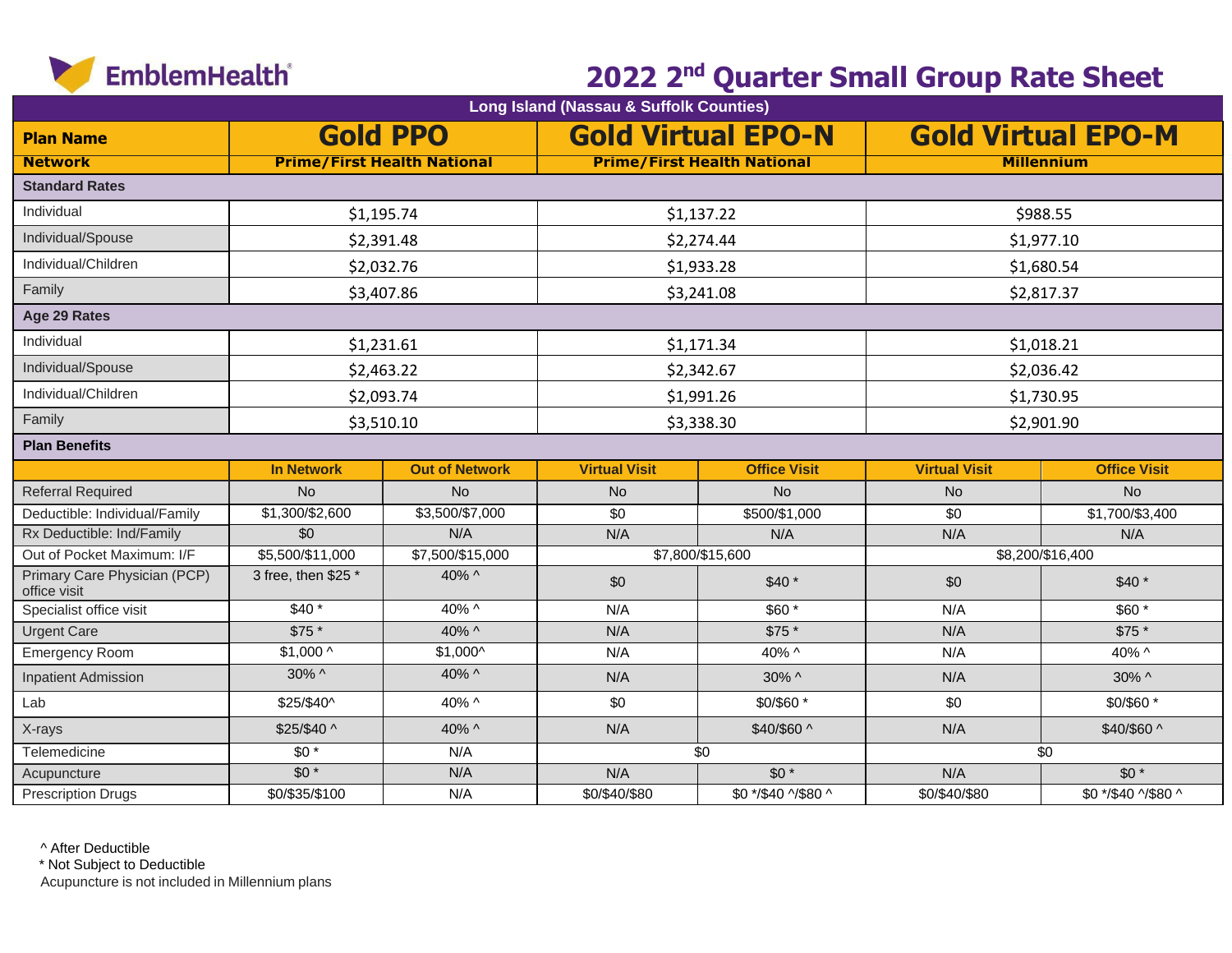

| Long Island (Nassau & Suffolk Counties)      |                        |                     |                        |                   |                             |                    |                   |  |
|----------------------------------------------|------------------------|---------------------|------------------------|-------------------|-----------------------------|--------------------|-------------------|--|
| <b>Plan Name</b>                             | <b>Silver Plus HSA</b> |                     | <b>Silver Premier.</b> |                   | <b>Silver Value.</b>        |                    |                   |  |
| <b>Network</b>                               | <b>Prime</b>           | <b>Prime</b>        | <b>Select Care</b>     | <b>Millennium</b> | <b>Prime</b>                | <b>Select Care</b> | <b>Millennium</b> |  |
| <b>Standard Rates</b>                        |                        |                     |                        |                   |                             |                    |                   |  |
| Individual                                   | \$990.62               | \$1,048.82          | \$966.80               | \$911.10          | \$1,011.20                  | \$934.87           | \$881.04          |  |
| Individual/Spouse                            | \$1,981.25             | \$2,097.63          | \$1,933.60             | \$1,822.21        | \$2,022.39                  | \$1,869.75         | \$1,762.07        |  |
| Individual/Children                          | \$1,684.06             | \$1,782.99          | \$1,643.56             | \$1,548.87        | \$1,719.03                  | \$1,589.29         | \$1,497.76        |  |
| Family                                       | \$2,823.29             | \$2,989.13          | \$2,755.38             | \$2,596.65        | \$2,881.92                  | \$2,664.39         | \$2,510.95        |  |
| Age 29 Rates                                 |                        |                     |                        |                   |                             |                    |                   |  |
| Individual                                   | \$1,020.34             | \$1,080.28          | \$995.80               | \$938.43          | \$1,041.54                  | \$962.92           | \$907.47          |  |
| Individual/Spouse                            | \$2,040.69             | \$2,160.57          | \$1,991.61             | \$1,876.86        | \$2,083.06                  | \$1,925.84         | \$1,814.93        |  |
| Individual/Children                          | \$1,734.59             | \$1,836.48          | \$1,692.87             | \$1,595.33        | \$1,770.60                  | \$1,636.96         | \$1,542.69        |  |
| Family                                       | \$2,907.98             | \$3,078.82          | \$2,838.04             | \$2,674.53        | \$2,968.36                  | \$2,744.32         | \$2,586.27        |  |
| <b>Plan Benefits</b>                         |                        |                     |                        |                   |                             |                    |                   |  |
| <b>Referral Required</b>                     | <b>No</b>              | <b>No</b>           | No                     | Yes               | No                          | <b>No</b>          | Yes               |  |
| Deductible: Individual/Family                | \$3,000/\$6,000        |                     | \$3,800/\$7,600        |                   |                             | \$7,000/\$14,000   |                   |  |
| Rx Deductible: Ind/Family                    | Integrated             |                     | $\overline{30}$        |                   | Integrated                  |                    |                   |  |
| Out of Pocket Maximum: I/F                   | \$6,800/\$13,600       |                     | \$8,000/\$16,000       |                   | \$7,000/\$14,000            |                    |                   |  |
| Primary Care Physician<br>(PCP) office visit | $$30^{\circ}$          | 3 free, then \$35 * |                        |                   | 3 free, then \$10 *         |                    |                   |  |
| Specialist office visit                      | $$50^{\circ}$          | $$65*$              |                        |                   | $$55*$                      |                    |                   |  |
| <b>Urgent Care</b>                           | $$100^{\circ}$         | $$75*$              |                        | $$75*$            |                             |                    |                   |  |
| <b>Emergency Room</b>                        | $40\%$ ^               | 40% ^               |                        |                   | $$0^{\circ}$                |                    |                   |  |
| <b>Inpatient Admission</b>                   | $40\%$ ^               | 40% ^               |                        |                   | $$0^{\circ}$                |                    |                   |  |
| Lab                                          | \$30/\$50^             | \$35/\$65 *         |                        |                   | \$10/\$55*                  |                    |                   |  |
| X-rays                                       | $$30/$50$ ^            |                     | $$35/\$65$ ^           |                   | $\overline{30}$             |                    |                   |  |
| Telemedicine                                 | $$0^{\circ}$           |                     | $$0*$                  |                   | $$0*$                       |                    |                   |  |
| Acupuncture                                  | $$0^{\circ}$           |                     | $\overline{50*}$       |                   | $\overline{50*}$            |                    |                   |  |
| <b>Prescription Drugs</b>                    | \$15 ^/\$45 ^/\$80 ^   | \$0/\$40/\$80       |                        |                   | $$0 * / $0 \sqrt $0 \wedge$ |                    |                   |  |

^ After Deductible

\* Not Subject to Deductible